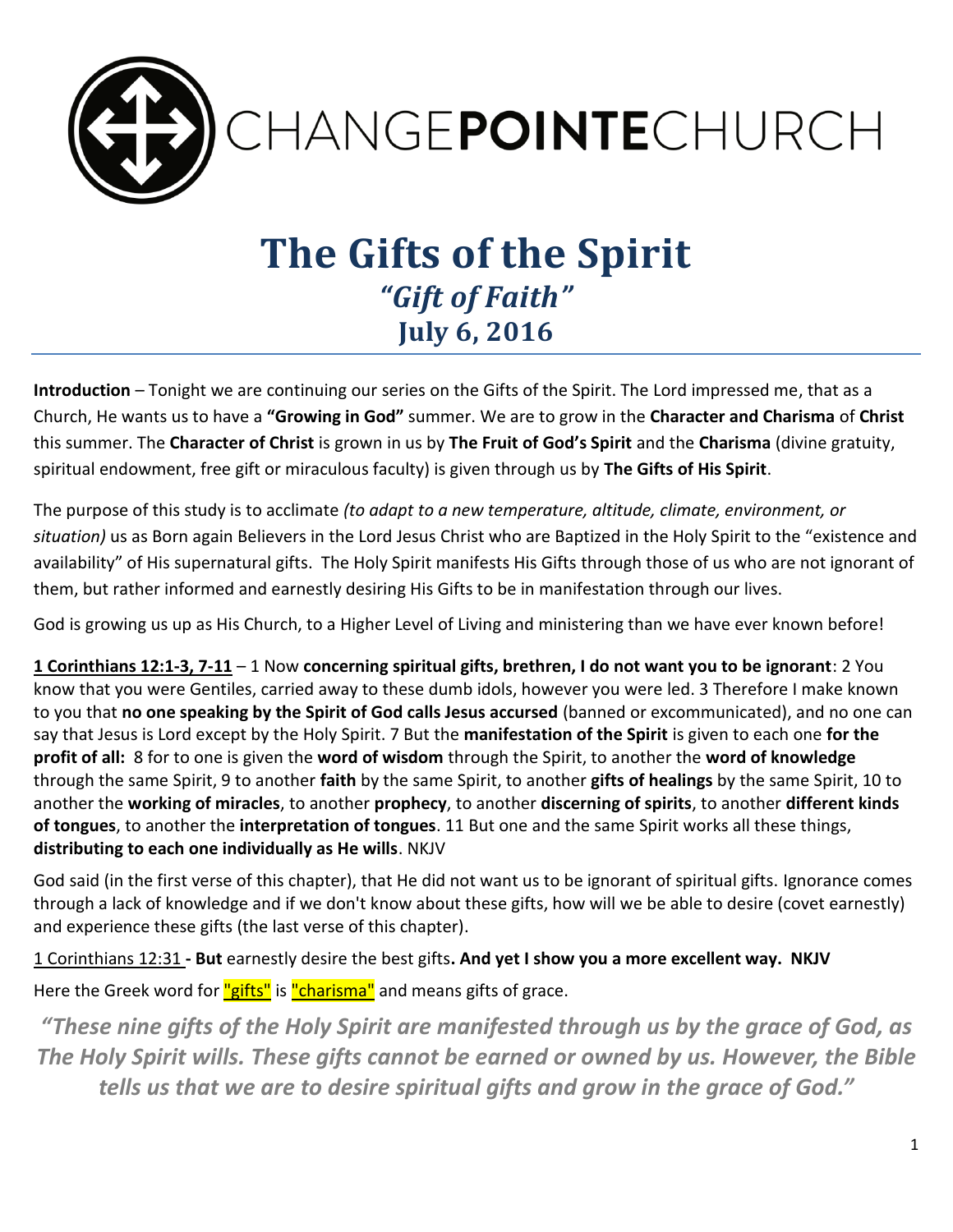- **I. There are Nine Gifts that are divided into three categories** 
	- **A. There are three revelation gifts, they reveal something**
		- **1. Word of Wisdom**
		- **2. Word of Knowledge**
		- **3. Discerning of Spirits**
	- **B. There are three Power Gifts, they do something** 
		- **1. Gift of Faith**
		- **2. Gifts of Healings**
		- **3. Working of Miracles**
	- **C. There are three Vocal Gifts, they say something**
		- **1. Gift of Prophecy**
		- **2. Divers kinds of Tongues**
		- **3. Interpretation of Tongues**

## **II. How are the Gifts of the Spirit are Distributed**

- A. **According to the Will of God**
- B. **1 Corinthians 12:11**  But one and the same **Spirit** works all these things, **distributing to each one individually as He wills**. NKJV
- **C. To those who earnestly Desire them.**
- D. **1 Corinthians 12:31 -** But **earnestly desire the best gifts**. And yet I show you a more excellent way.

# **III. The Gift of Faith**

**A. The Gift of Faith is not the same as Faith that comes from hearing God's Word, Romans 10:17.** 

**B. The Gift of Faith is not the Fruit of Faith mentioned in, Galatians 5:22-23.**

**C. The Gift of Faith is a Supernatural manifestation of Faith given by the Holy Spirit to help us accomplish what is humanly impossible to do without God's Divine intervention.** 

**D. Although general Faith is required to operate any of the Gifts of the Spirit, there is a Gift of the Spirit called, the Gift of Faith or Special Faith.**

**E. The Gift of Faith manifests after we have come to the end of our faith and we receive a supernatural gift of faith to help us receive what we need to carry out God's plan.**

**F. As we stand in Faith, walk by Faith and live by Faith, we become candidates for the Gift of Faith to manifest in and through our life.** 

**G. With the Gift of Faith there is no human effort involved.**

### **IV. The Gift of Faith vs. The Gift of Working of Miracles.**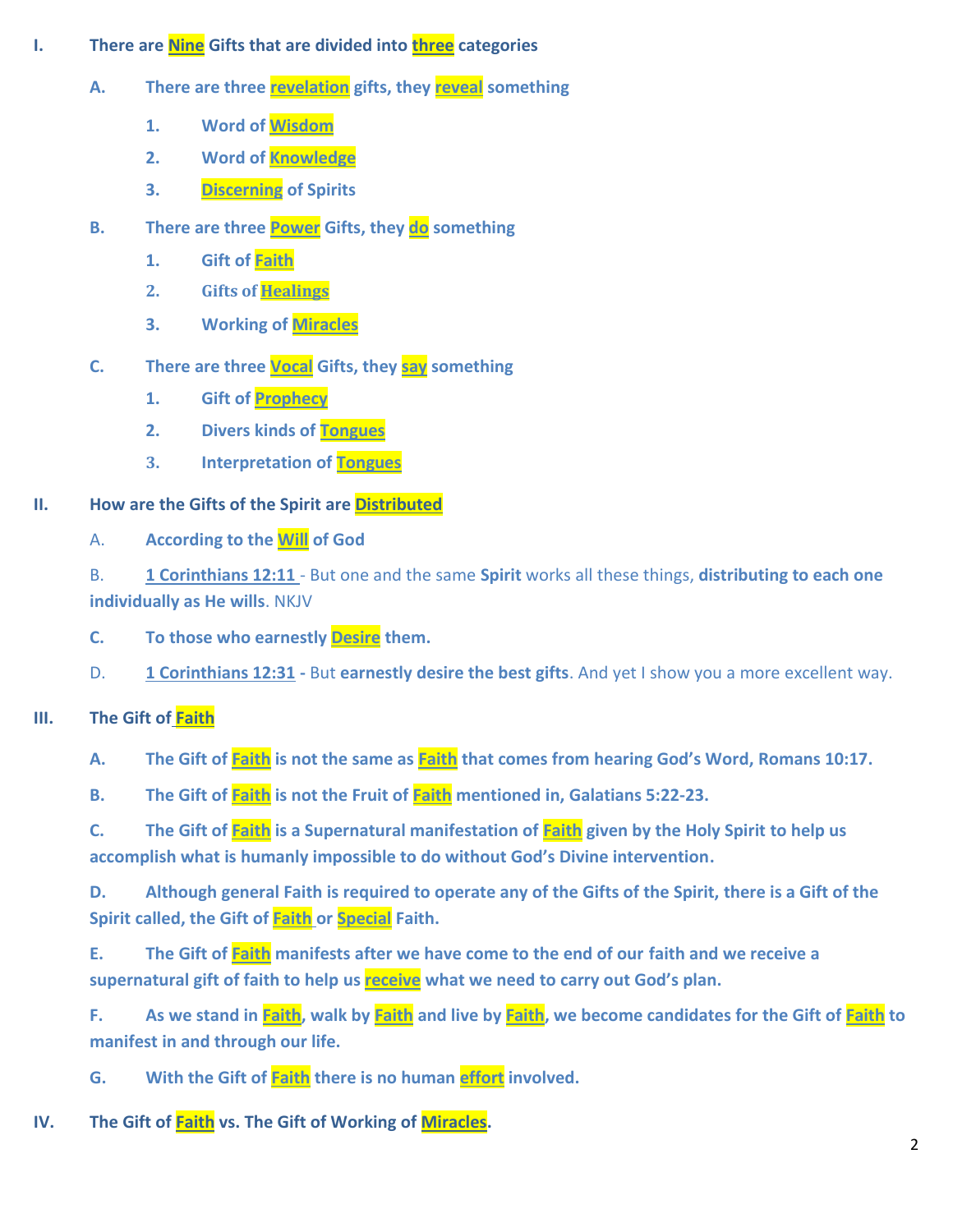**A. The Gift of Faith doesn't work a miracle, but receives a miracle.** 

**1. When Daniel was in the Lion's Den he received a Miracle by the Gift of Faith.** 

**2. Daniel 6:23 - Now the king was exceedingly glad for him, and commanded that they should take Daniel up out of the den. So Daniel was taken up out of the den, and no injury whatever was found on him, because he believed in his God. NKJV**

**B. The difference between the working of miracles and the gift of Faith is that the gift of working of miracles actively does, and the gift of Special Faith passively receives.**

1. **Throughout the Bible we see the Gift of <b>Faith** works primarily for those who are in **danger**.

**2. The Gift of Faith is a divine gift enabling by the Spirit of God that causes what is spoken or desired by man, or spoken by God to ultimately come to pass.** 

**3. To raise someone from the dead many times it requires all three of the power Gifts to be in operation; The Gift of Faith, Working of Miracles and Gifts of Healings.** 

#### **V. Scriptures showing the Gift of Faith in operation in people's lives**

#### A. **Elijah calling forth a 3 ½ year drought**

**1 Kings 17:1-6** - And **Elijah** the Tishbite, of the inhabitants of Gilead, **said to Ahab, "As the LORD God of Israel lives, before whom I stand, there shall not be dew nor rain these years, except at my word."** 2 Then the word of the LORD came to him, saying, 3 "Get away from here and turn eastward, and hide by the Brook Cherith, which flows into the Jordan. 4 And it will be that you shall drink from the brook, and I have commanded the ravens to feed you there." 5 So he went and did according to the word of the LORD, for he went and stayed by the Brook Cherith, which flows into the Jordan. 6 The ravens brought him bread and meat in the morning, and bread and meat in the evening; and he drank from the brook. NKJV

#### **B. Elijah calling down fire from Heaven**

**1 Kings 18:25-40** –25 Now Elijah said to the prophets of Baal, "Choose one bull for yourselves and prepare it first, for you are many; and call on the name of your god, but put no fire under it." 26 So they took the bull which was given them, and they prepared it, and called on the name of Baal from morning even till noon, saying, "O Baal, hear us!" But there was no voice; no one answered. Then they leaped about the altar which they had made. 27 And so it was, at noon, that Elijah mocked them and said, "Cry aloud, for he is a god; either he is meditating, or he is busy, or he is on a journey, or perhaps he is sleeping and must be awakened." 28 So they cried aloud, and cut themselves, as was their custom, with knives and lances, until the blood gushed out on them. 29 And when midday was past, they prophesied until the time of the offering of the evening sacrifice. But there was no voice; no one answered, no one paid attention. 30 Then Elijah said to all the people, "Come near to me." So all the people came near to him. And he repaired the altar of the LORD that was broken down. 31 And Elijah took twelve stones, according to the number of the tribes of the sons of Jacob, to whom the word of the LORD had come, saying, "Israel shall be your name." 32 Then with the stones he built an altar in the name of the LORD; and he made a trench around the altar large enough to hold two seahs of seed. 33 And he put the wood in order, cut the bull in pieces, and laid it on the wood, and said, "Fill four waterpots with water, and pour it on the burnt sacrifice and on the wood." 34 Then he said, "Do it a second time," and they did it a second time; and he said, "Do it a third time," and they did it a third